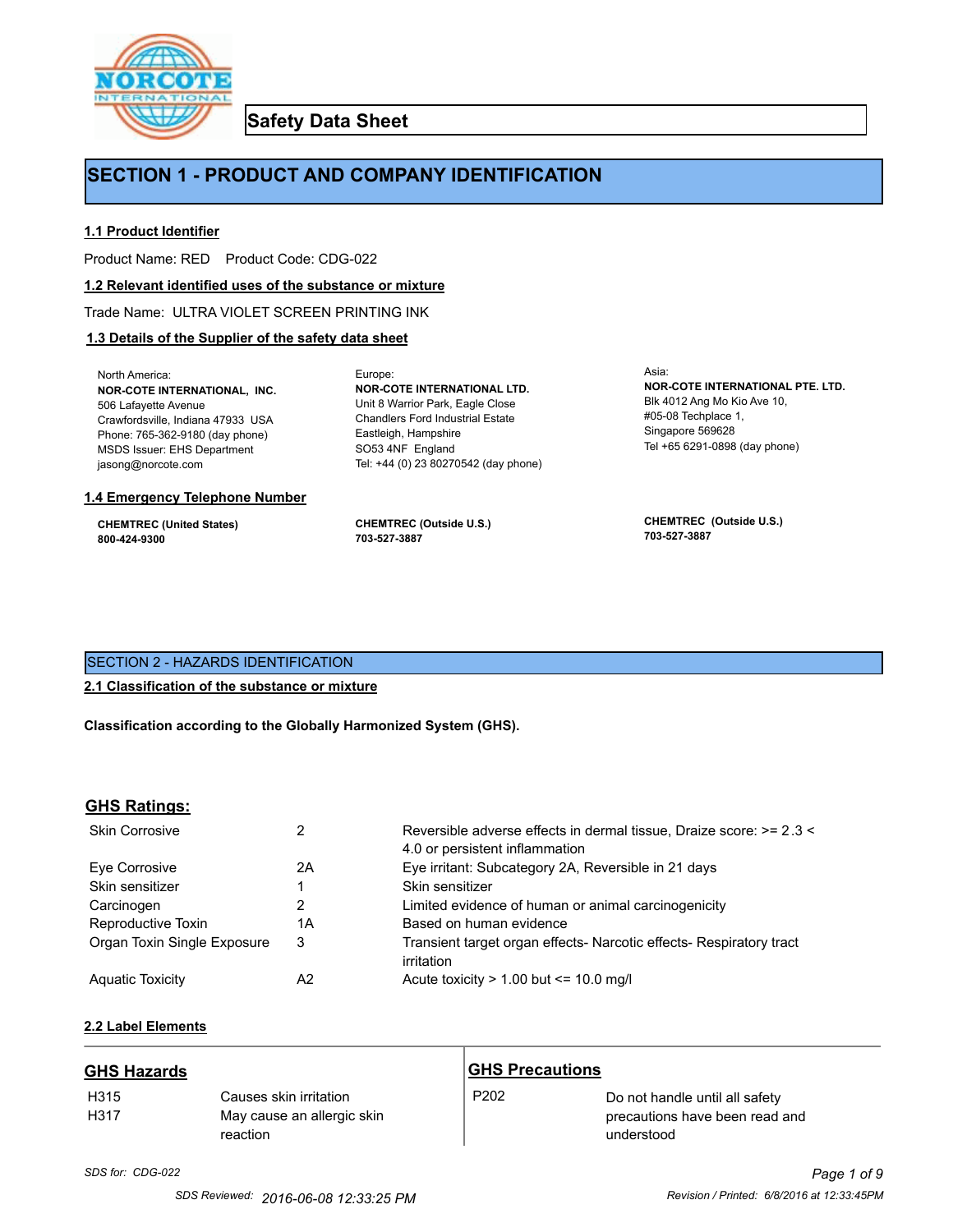| H319 | Causes serious eye irritation               | P <sub>261</sub> | Avoid breathing                                                      |
|------|---------------------------------------------|------------------|----------------------------------------------------------------------|
| H335 | May cause respiratory irritation            |                  | dust/fume/gas/mist/vapours/spray                                     |
| H336 | May cause drowsiness or                     | P273             | Avoid release to the environment                                     |
|      | dizziness                                   | P <sub>280</sub> | Wear protective gloves/protective                                    |
| H351 | Suspected of causing cancer                 |                  | clothing/eye protection/face protection                              |
| H360 | May damage fertility or the<br>unborn child | P362             | Take off contaminated clothing and<br>wash before reuse              |
| H401 | Toxic to aquatic life                       | P302+P352        | IF ON SKIN: Wash with soap and water                                 |
|      |                                             | P304+P340        | IF INHALED: Remove victim to fresh air                               |
|      |                                             |                  | and keep at rest in a position                                       |
|      |                                             |                  | comfortable for breathing                                            |
|      |                                             | P305+P351+P33    | IF IN EYES: Rinse continuously with                                  |
|      |                                             | 8                | water for several minutes. Remove                                    |
|      |                                             |                  | contact lenses if present and easy to                                |
|      |                                             |                  | do - continue rinsing                                                |
|      |                                             | P308+P313        | IF exposed or concerned: Get medical                                 |
|      |                                             |                  | advice/attention                                                     |
|      |                                             | P333+P313        | If skin irritation or a rash occurs: Get<br>medical advice/attention |

#### **Danger**



**EMERGENCY OVERVIEW:** Product is a liquid with mild acrylic odor that may be harmful if inhaled or swallowed. Product may cause serious damage to eyes, allergic skin reactions and irritation to respiratory system. Avoid breathing vapors. Avoid spillage to sewers or waterways.

#### **ROUTES OF ENTRY:** Dermal, Inhalation, Ingestion

**ACUTE HEALTH EFFECTS:** Irritant to skin, eyes and respiratory tract. Effects may be delayed for several hours. None Known

**Skin Contact:** Potential irritant and can cause allergic skin reaction. Repeated or prolonged contact may cause sensitization.

**Eye Contact:** Liquid, vapors, or mists may cause eye irritation. Protect eyes from repeated or prolonged contact.

**Ingestion:** May be harmful if swallowed. Gastrointestinal tract irritation may result.

**Inhalation:** May be harmful if inhaled. May cause irritation to upper respiratory tract upon prolonged or repeated inhalation.

# **Effects of Overexposure**

# **MEDICAL CONDITIONS AGGRAVATED BY EXPOSURE:** Repeated and prolonged overexposure may increase the potential for adverse health effects.

**CHRONIC HEALTH EFFECTS:** No additional information

# SECTION 3 - COMPOSITION / INFORMATION ON INGREDIENTS

#### **3.2 Mixtures**

\*Note: The exact concentrations of the below listed chemicals are being withheld as a trade secret

| <b>Chemical Name</b>              | <b>Percent</b><br>Weiaht | CAS#        | EC No.    | Classification (GHS)      |
|-----------------------------------|--------------------------|-------------|-----------|---------------------------|
| Tripropylene glycol<br>diacrylate | 10.00 - 20.00 %          | 142978-66-5 | 256-032-2 | H315, H319,<br>H317, H335 |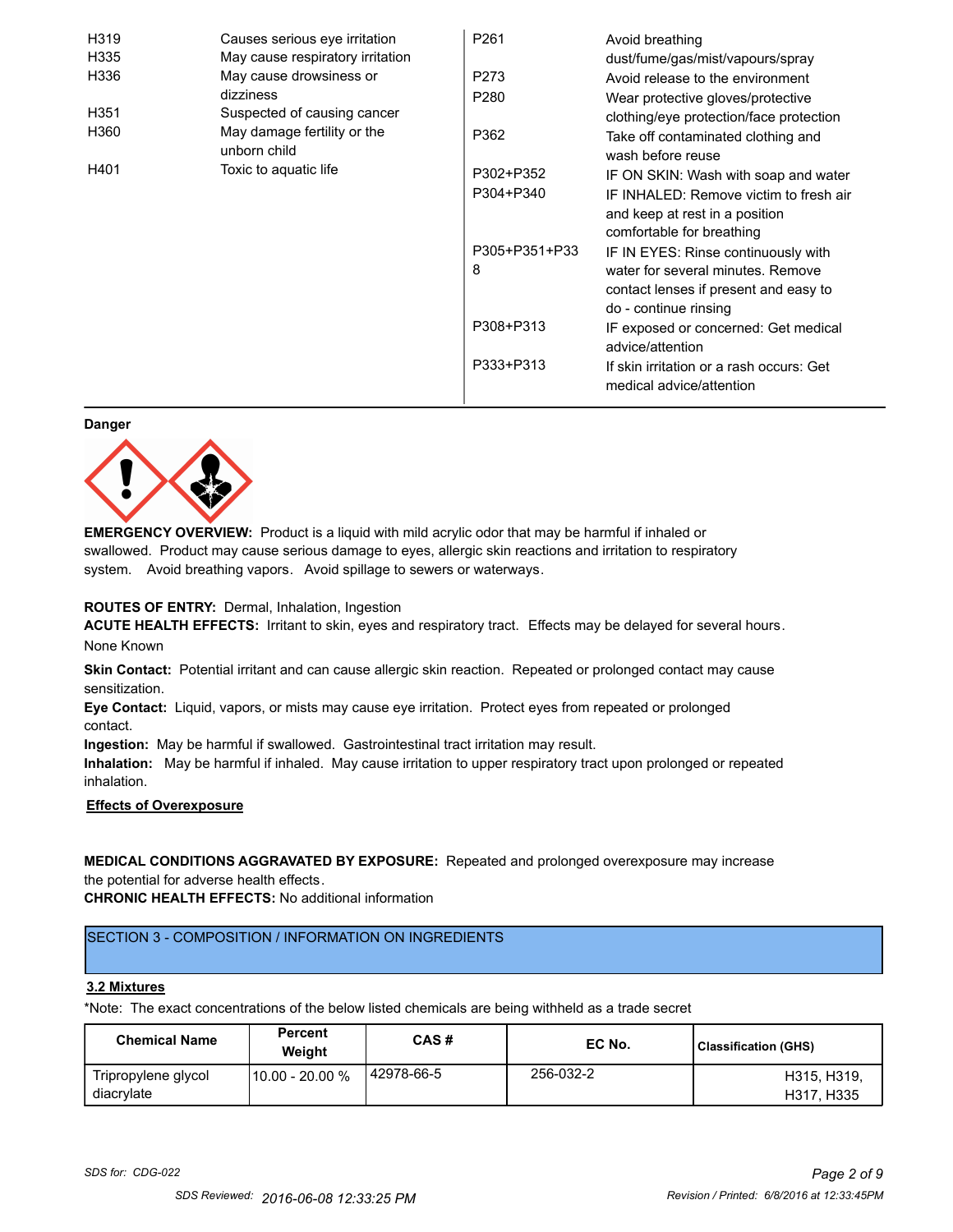| 1,6-Hexanediol<br>diacrylate                      | <b>5.00 - 10.00 %</b> | 13048-33-4 | 235-921-9 | H315, H319,<br>H317, H400 |
|---------------------------------------------------|-----------------------|------------|-----------|---------------------------|
| 1-Propanone, 2-<br>hydroxy-2-methyl-1-<br>phenyl- | l1.00 - 5.00 %        | 7473-98-5  |           | H302                      |
| Benzophenone                                      | $10.10 - 1.00 %$      | 119-61-9   |           |                           |

#### SECTION 4 - FIRST AID MEASURES

# **4.1 Description of first aid measures**

**INHALATION:** Move subject to fresh air and keep warm. If subject is not breathing, administer artificial respiration. If breathing is difficult, have qualified personnel administer oxygen and get medical attention .

**EYE CONTACT:** Flush the eye and under lids with warm water for 15 minutes. Remove any contact lenses during the flushing. Get immediate medical attention if symptoms persist.

**SKIN CONTACT:** Remove and isolate contaminated clothing and shoes. Remove excess material from skin with clean cloth. Flush skin with running lukewarm water. Wash affected areas using mild soap.

**INGESTION:** If appreciable quantities are swallowed, seek immediate medical attention. Do NOT induce vomiting. Never give anything by mouth to an unconscious person.

# SECTION 5 - FIRE FIGHTING MEASURES

#### **5.1 Extinguising Media**

Evacuate area of all non-emergency personell. Firefighters must wear full emergency equipment with self contained breathing apparatus. At elevated temperatures hazardous polymerization may occur causing container rupture and in extreme cases, explosion. Fight fires from upwind and cool intact containers with water spray or stream at maximum range.

# Flash Point: 100 C (212 F)

**FLAMMABLE/EXPLOSIVE LIMITS (Volume % in air):** Not established **EXTINGUISHING METHOD:** Water fog, carbon dioxide (CO2) or dry chemical

#### **5.2 Special Hazards arising from the substance or mixture:**

Thermal decomposition can lead to release of irritating gases and vapors

#### **5.3 Advice for firefighters**

#### **Protective Equipment:**

Wear full emergency equipment with selfcontained breathing apparatus . Refer to Section 8

#### **5.4 Additional Information**

 Heating causes a rise in pressue, risk of bursting and combustion Shut off sources of ignition Carbon monoxide and carbon dioxide may form upon combustion

#### **OSHA CLASSIFICATION:** Class IIIB Combustible

# SECTION 6 - ACCIDENTAL RELEASE MEASURES

#### **6.1 Personal precautions, protective equipment and emergency procedures**

Remove all sources of ignition and ventilate area. Avoid skin and eye contact. Use respiratory protection.

#### **6.2 Environmental precautions**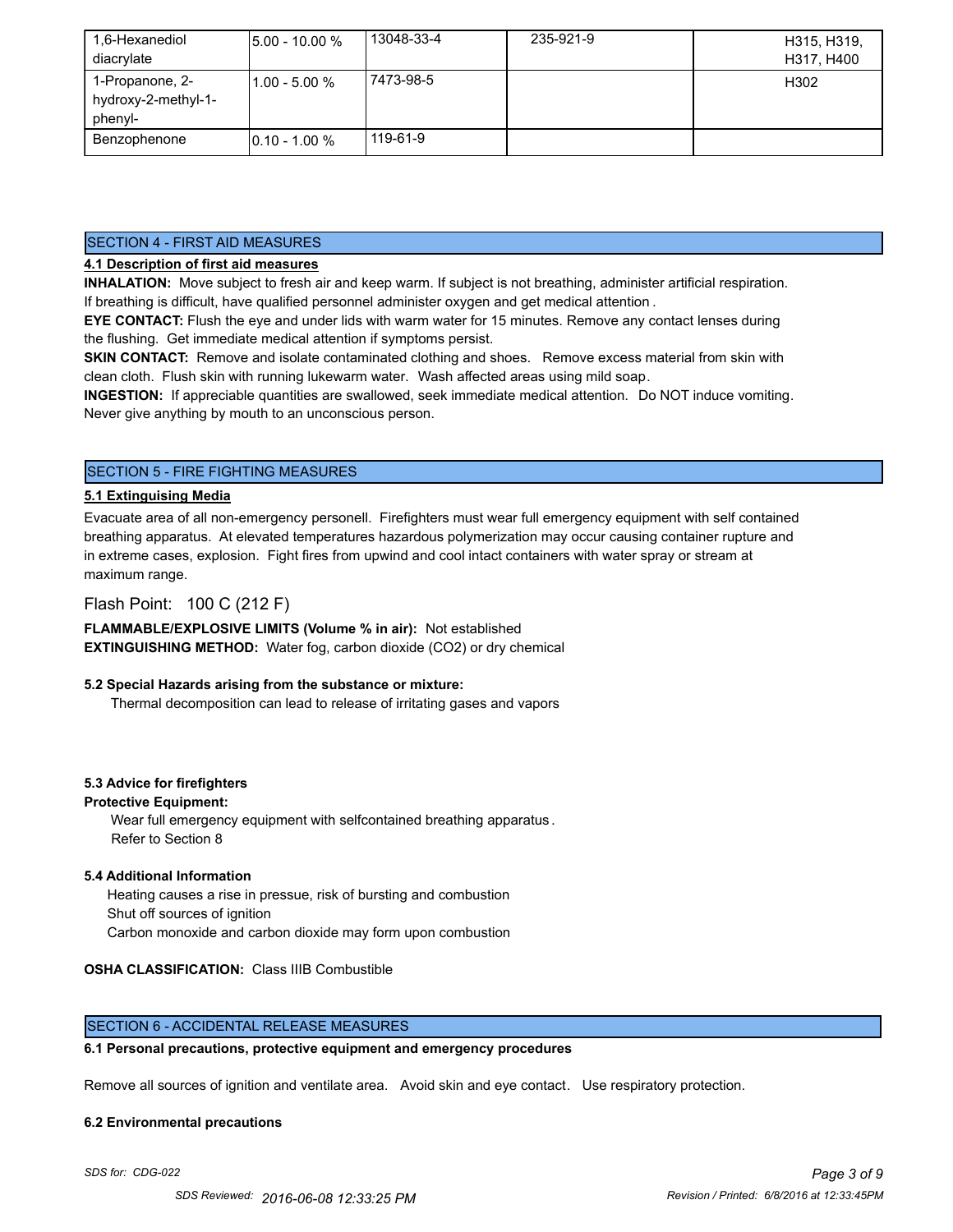Avoid release to the environment. Local authorities should be advised if significant spillages cannot be contained

#### **6.3 Methods and materials for containment and cleaning up**

 Absorb with inert materials such as dry clay or sand and place in closed container for disposal as solid waste in accordance with all applicable regulations.

# SECTION 7 - HANDLING AND STORAGE

#### **7.1 Precautions for safe handling**

Avoid any unnecessary contact. Use protective clothing specified in Section 8.

#### **7.2 Conditions for safe storage, including and incompatibilities**

Store away from heat and sunlight to prevent spontaneous polymerization. Store below 90° F (32° C). Protect containers from physical damage. Storage of containers should conform to flammable and combustible liquid regulations.

#### **SECTION 8 - EXPOSURE CONTROLS / PERSONAL PROTECTION**

#### **8.1 Control parameters**

#### **Exposure Limits:** Not established for mixture

| Chemical Name / CAS No.                                     | <b>OSHA Exposure Limits</b> | <b>ACGIH Exposure Limits</b> | <b>Other Exposure Limits</b> |
|-------------------------------------------------------------|-----------------------------|------------------------------|------------------------------|
| Tripropylene glycol<br>diacrylate<br>42978-66-5             |                             |                              |                              |
| 1,6-Hexanediol diacrylate<br>13048-33-4                     |                             |                              |                              |
| 1-Propanone, 2-hydroxy-2-<br>methyl-1-phenyl-<br>17473-98-5 |                             |                              |                              |
| Benzophenone<br>119-61-9                                    |                             |                              |                              |

#### **8.2 Exposure Controls**

**VENTILATION:** Provide natural or mechanical ventilation to minimize exposure. If practical, use local mechanical exhaust ventilation at sources of air contamination.

**EYE PROTECTION:** Use splash-proof safety goggles or safety glasses that are ANSI approved to prevent eye contact. Eyewash availability is also recommended.

**HAND PROTECTION:** Use nitrile, butyl or other gloves that are resistant to chemicals in Section 2. Replace immediately if punctured or torn or when a change of appearance (color, elasticity, shape) occurs . A minimum of 0.45mm thick gloves for long duration exposure (up to 4 hours) or mechanical handling activities; single use, disposable gloves for short duration exposures not exceeding 30 minutes or where splashes are likely, are recommended.

**RESPIRATORY PROTECTION:** Use of NIOSH/MSHA approved respirators is recommended where exposure limits may be exceeded. Consult the respirator manufacturer for appropriate type and application. **SKIN PROTECTION:** Protective or disposable outer clothing is recommended.

**Environmental Exposure Controls:** Avoid release to the environment. The product should not be allowed to enter drains, water courses or the soil.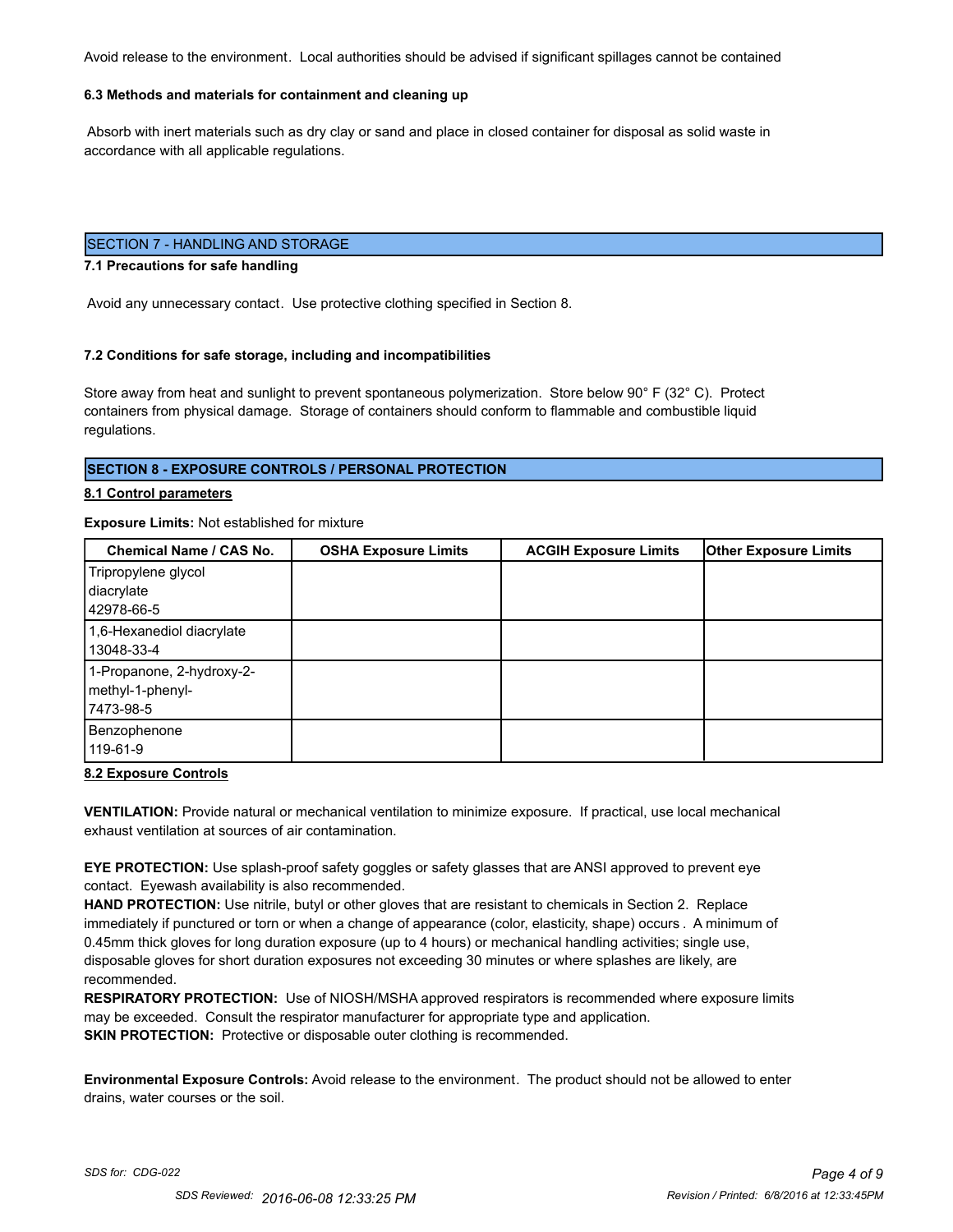# **SECTION 9 - PHYSICAL AND CHEMICAL PROPERTIES**

# **9.1 Information on basic physical and chemical properties**

| Appearance:                      | Liquid with moderate<br>viscosity | Odor:                            | Mild Acrylic odor |
|----------------------------------|-----------------------------------|----------------------------------|-------------------|
| Vapor Pressure:                  | Not Established                   | <b>Vapor Density:</b>            | Heavier than Air  |
| pH:                              | Not Established                   | Formula KG / Gal                 | 4.36              |
| <b>Melting Point:</b>            | Not Available                     | <b>Freezing Point:</b>           | Not Available     |
| Solubility:                      | Not Soluble in Water              | <b>Boiling Range:</b>            | Not Available     |
| Flash Point:                     | See section 5.1                   | <b>Evaporation Rate:</b>         | $<$ 1             |
| <b>Flammability:</b>             | See Section 5.4                   | <b>Explosive Limits:</b>         | See Section 5.4   |
| Viscosity:                       | See Certificate of<br>Analysis    | <b>Specific Gravity (SG)</b>     | 1.152             |
| Grams VOC less water:            | $1\%$                             | <b>Partition Coefficient</b>     | Not Available     |
| <b>Auto-Ignition Temperature</b> | Not Available                     | <b>Decomposition Temperature</b> | Not Available     |

# **SECTION 10 - REACTIVITY / STABILITY HAZARD DATA**

# **10.1 Reactivity**

#### None known

#### **10.2 Chemical Stability**

This material is stable under recommended storage and handling conditions.

# **10.3 Possibility of hazardous reaction**

Under certain conditions (excess temperatures and contamination) hazardous polymerization may occur. Avoid high temperature and contamination with foreign materials.

#### **10.4 CONDITIONS TO AVOID:**

Excessive heat, ignition sources and contamination with dirt and other foreign materials.

#### **10.5 Incompatible Materials:**

Avoid contamination or inappropriate mixing with strong oxidizing agents, peroxides, strongly caustic materials and metal corrosion products including rust. Do not expose to UV light during storage.

#### **10.6 Hazardous decomposition products**

Thermal oxidation or pyrolysis (as in fire) may yield carbon dioxide, carbon monoxide and volatile organic fragments which are flammable, irritating or toxic.

Hazardous polymerization will not occur.

**SECTION 11 - TOXICOLOGICAL INFORMATION**

**Component Toxicity:**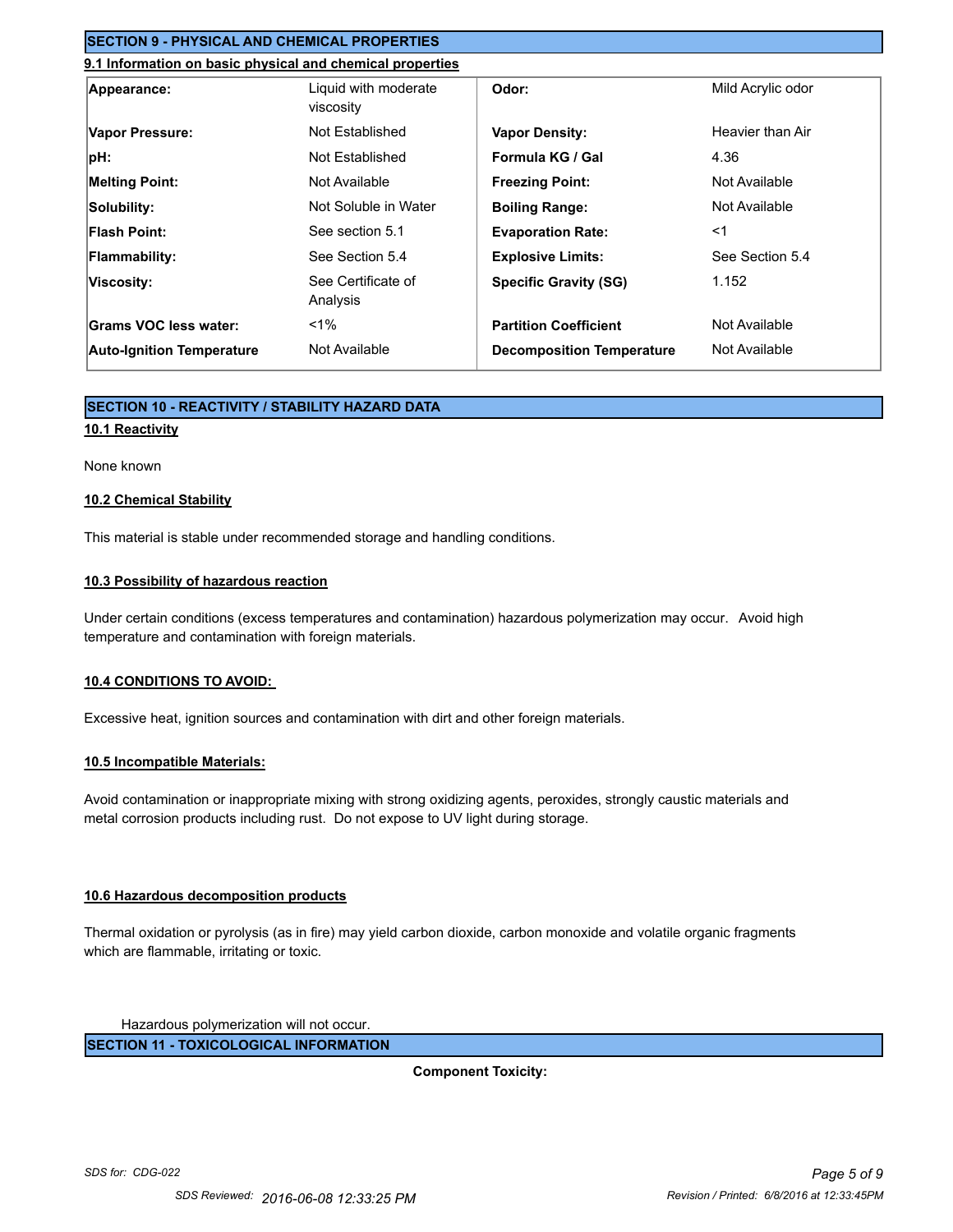| <b>Component Description</b><br><b>Oral, Dermal, Inhalation</b><br><b>Toxicity</b>   | Ecotoxocity:                                                                        |
|--------------------------------------------------------------------------------------|-------------------------------------------------------------------------------------|
| Tripropylene glycol diacrylate<br>Oral:3,000.00 mg/kg (Rat)                          | 48 Hr EC50 Daphnia magna: 88.7 mg/L<br>72 Hr EC50 Desmodesmus subspicatus: >28 mg/L |
| 1,6-Hexanediol diacrylate<br>Oral:5.00 g/kg (Rat)<br>Dermal: 3,600.00 µL/kg (Rabbit) | N/A                                                                                 |
| 1-Propanone, 2-hydroxy-2-methyl-1-phenyl-                                            | N/A                                                                                 |
| Benzophenone<br>Dermal: 3,535.00 mg/kg (Rabbit)                                      | 96 Hr LC50 Pimephales promelas: 13.2 - 15.3 mg/L [flow-through]                     |

**TOXICOLOGICAL DATA:** Slightly Toxic by injestion. Prolonged or repeated exposure may result in sensitization.

**LC50** - No additional information **LD50** - No additional information **MUTAGENICITY:** No additional information **REPRODUCTIVE EFFECTS:** No additional information **CARCINOGENICITY:**

Benzophenone: IARC: Possible human carcinogen OSHA: listed

Carcinogenicity:

### **SECTION 12 - ECOLOGICAL INFORMATION**

### **12.1 Toxicity**

No determination has been made on ecological impact. However, it is recommended to prevent contamination of the environment with this product, i.e. soil, landfills, drains, sewers, surface waters, etc.

#### **12.2 Persistence and degradability**

No determination has been made on ecological impact. however, it is highly recommended to prevent contamination of the environment with this product, i.e. soil, landfills, drains, sewers, surface waters, etc

#### **12.3 Bioaccumulative potential**

No determination has been made on ecological impact. However, it is highly recommended to prevent contamination of the environment with this product, i.e. soil, landfills, drains, sewers, surface waters, etc.

#### **12.4 mobility in soil**

No determination has been made on ecological impact. However, it is highly recommended to prevent contamination of the environment with this product, e.i. soil, landfille, drains, sewers, surface waters, etc.

# **SECTION 13 - DISPOSAL CONSIDERATIONS**

#### **13.1 Waste Water methods**

If material becomes a waste, it does not meet the criteria of a hazardous waste as defined under the Resource Conservation and Recovery Act (RCRA) 40 CFR 261 as supplied. Dispose of this material in accordance with all applicable federal, state, provincial, and local laws and regulations.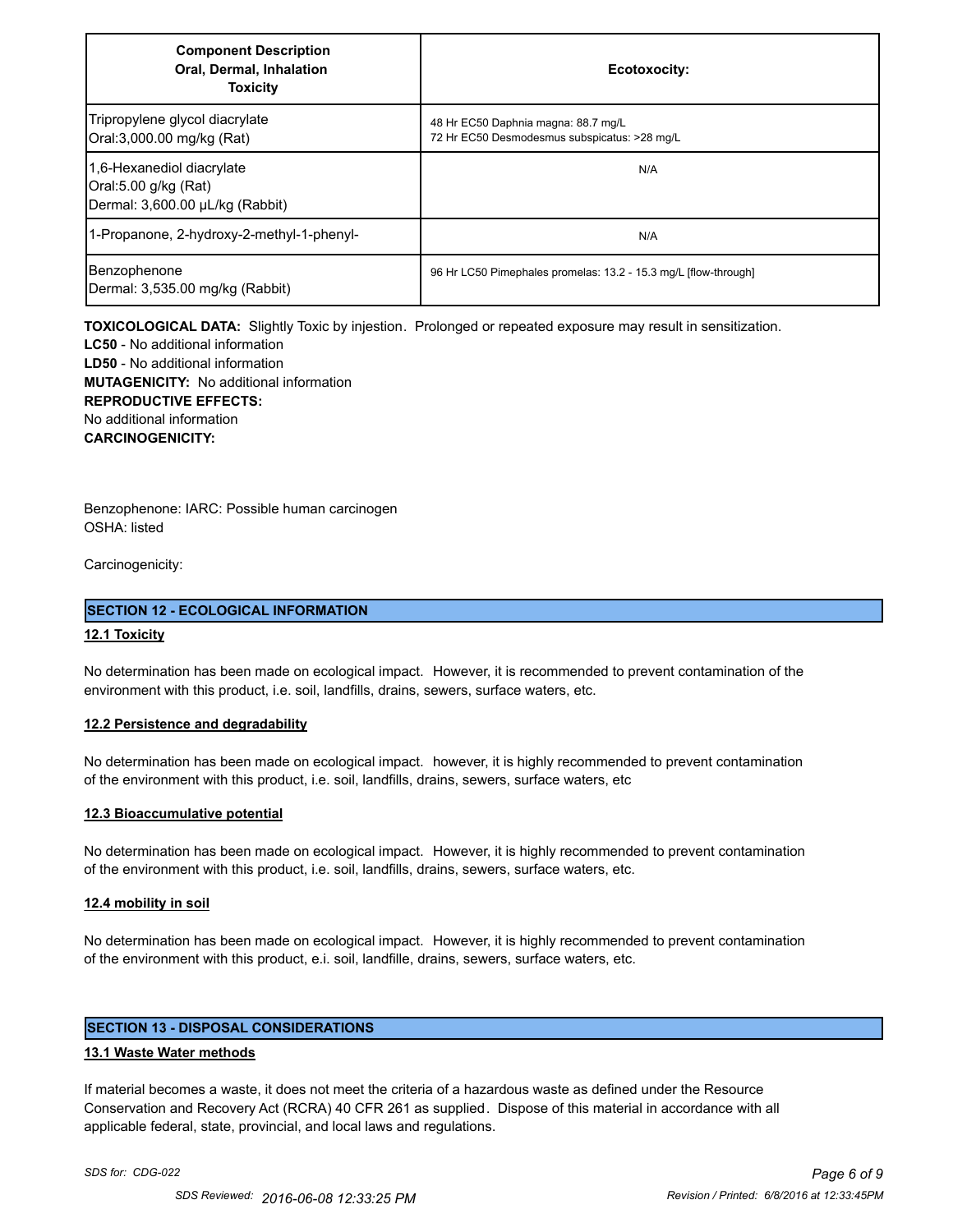# **SECTION 14 - TRANSPORTATION INFORMATION**

Transport this product in accordance with all applicable laws and regulations . This product, as supplied, is not regulated nor classified as a hazardous material/dangerous good by United States Department of Transportation (DOT), the International Civil Aviation Organization (ICAO), the International Maritime Organization (IMO), the Canadian Transportation of Dangerous Goods Act (TDG), or the International Air Transport Association (IATA) .

#### **14.1 UN Number:** Not Applicable

**14.2 UN Proper Shipping Name:** Not Applicable

**14.3 Transport Hazard Class:** Not Applicable **DOT (49 CFR)/IATA/IMDG Hazard Class:** Not Applicable

 **14.4 Packing Group:** Not Applicable

# **SECTION 15 - REGULATORY INFORMATION**

# **15.1 Safety, Health and Environmental regulations / legislation specific for the substance or mixture**

This safety data sheet has been formatted to the best of our ability in accordance to Directive 67/548/EEC or Directive 1999/45EC, American National Standards Institute (ANSI) and contains hazard criteria and all information required by the Canadian Controlled Products Regulation (CPR) in regard to this product.

**Clean Air Act - Ozone Depleting Substances (ODS):** This product and its components do not contain Ozone Depleting Substances.

**Canadian Inventory Status:** Components of this product are currently listed on the Canadian Domestic Substance List (DSL) or the Canadian Non-Domestic Substance List (NDSL).

**Coalition of Northeastern Governors (CONEG):** This product meets the requirements of CONEG pertaining to heavy metals total content of no more than 100 PPM. No heavy metals are added as a part of the formulation, but raw materials may contain residual parts per million as naturally occurring elements.

**European Inventory Status:** Components of this product are listed on the European Inventory of Existing Commercial Substances (EINECS), the European List of Notified Chemical Substances (ELINCS), or are exempt from being listed.

**Food and Drug Administration (FDA) Food Packaging Status:** Components of this product have not been cleared by FDA for use in food packaging and/or other applications as an indirect food additive .

**European Union Directive 2011/65/EC Restriction of Hazardous Substances (RoHS):** This product is in compliance with the requirements of the RoHS2 Directive.

#### **California Proposition 65 RTK:**

The following components of this mixture are listed under California Proposition 65: Benzophenone 119-61-9 0.1 to 1.0 % Carcinogen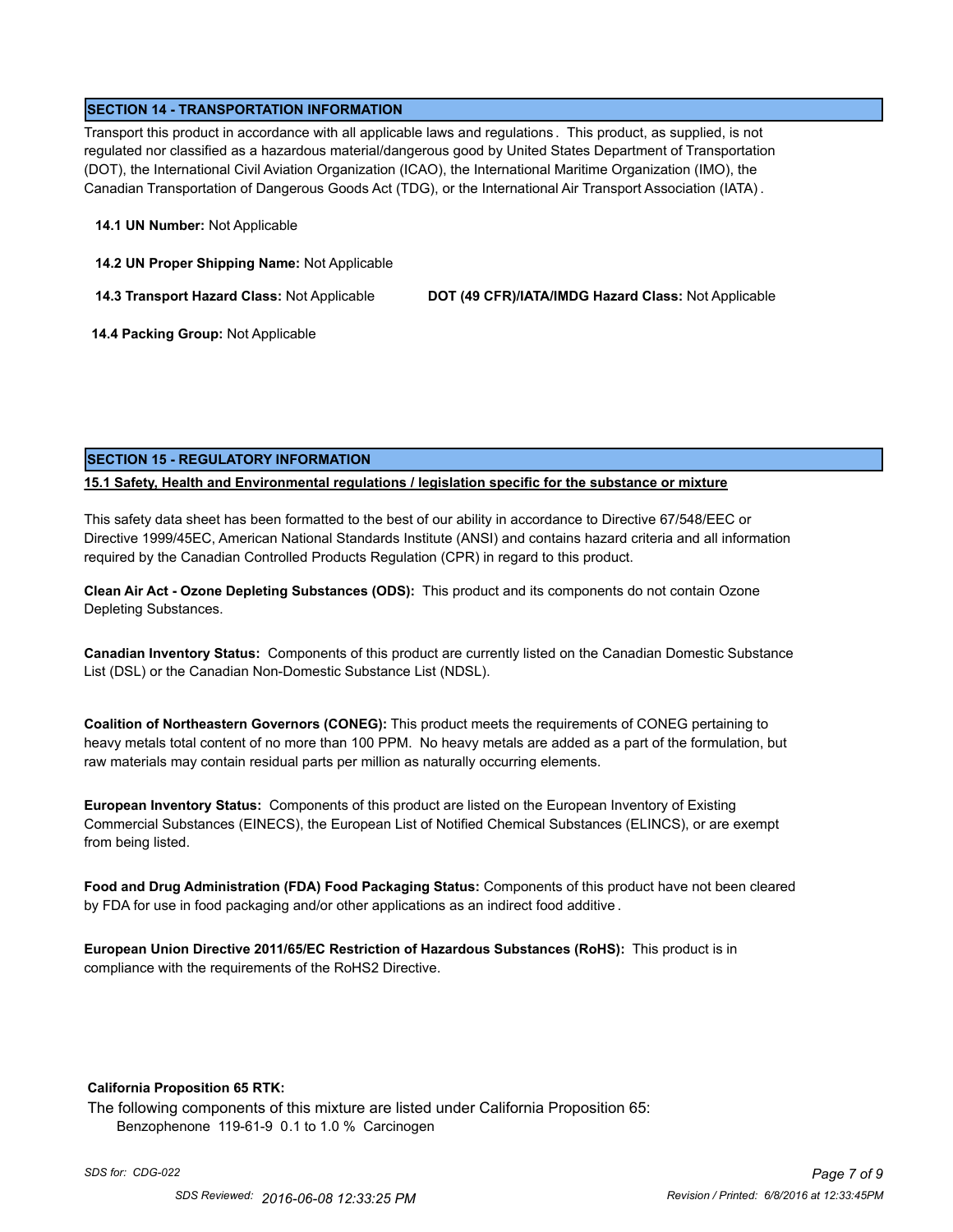If CAS numbers 13463-67-7 and/or 1333-86-4 are listed they are not supplied in respirable form.

**REACH** : This product is compliant with the registration of the REACH Regulation (EC) No. 1907/2006 as all its components are either excluded, exempt and/or preregistered.

The following Substances of Very High Concern are present (updated December 17, 2015 to review for the 168 SVHC)

- None

- None

**Superfund Amendments and Reauthorization Act of 1986 (SARA) Title III: Section 302:**

- None

#### **Superfund Amendments and Reauthorization Act of 1986 (SARA) Title III: SARA 313:**

 This product contains the following components that are regulated under the Toxic Chemical Release Reporting requirements 40 CFR 372:

- None

**Global Inventories:** The components of these products are listed in the following or exempt from listing:

Europe (EINECS): Yes USA (TSCA): Yes Canada (DSL): Yes Japan (ENCS): Yes Philippines (PICCS): Yes China (IECSC): Yes Australia (AICS): Yes Korea (KECI): Yes New Zealand (NZloC): Yes Taiwan (ECSI): Yes



**HMIS® ratings** are a registered trade and service mark of the National Paint and Coatings Association with the following scale:

\* = Chronic health effect PPE Index

- $4 =$  Severe Hazard  $A =$  Safety Glasses
- $3 =$  Serious Hazard  $B =$  Safety Glasses and Gloves
- 2 = Moderate Hazard C = Safety Glasses, Gloves and Protective Apron
- 
- 1 = Slight Hazard D = Face Shield, Gloves and Protective Apron  $0 =$  Minimal Hazard  $E =$  Safety Glasses, Gloves and Respirator
-